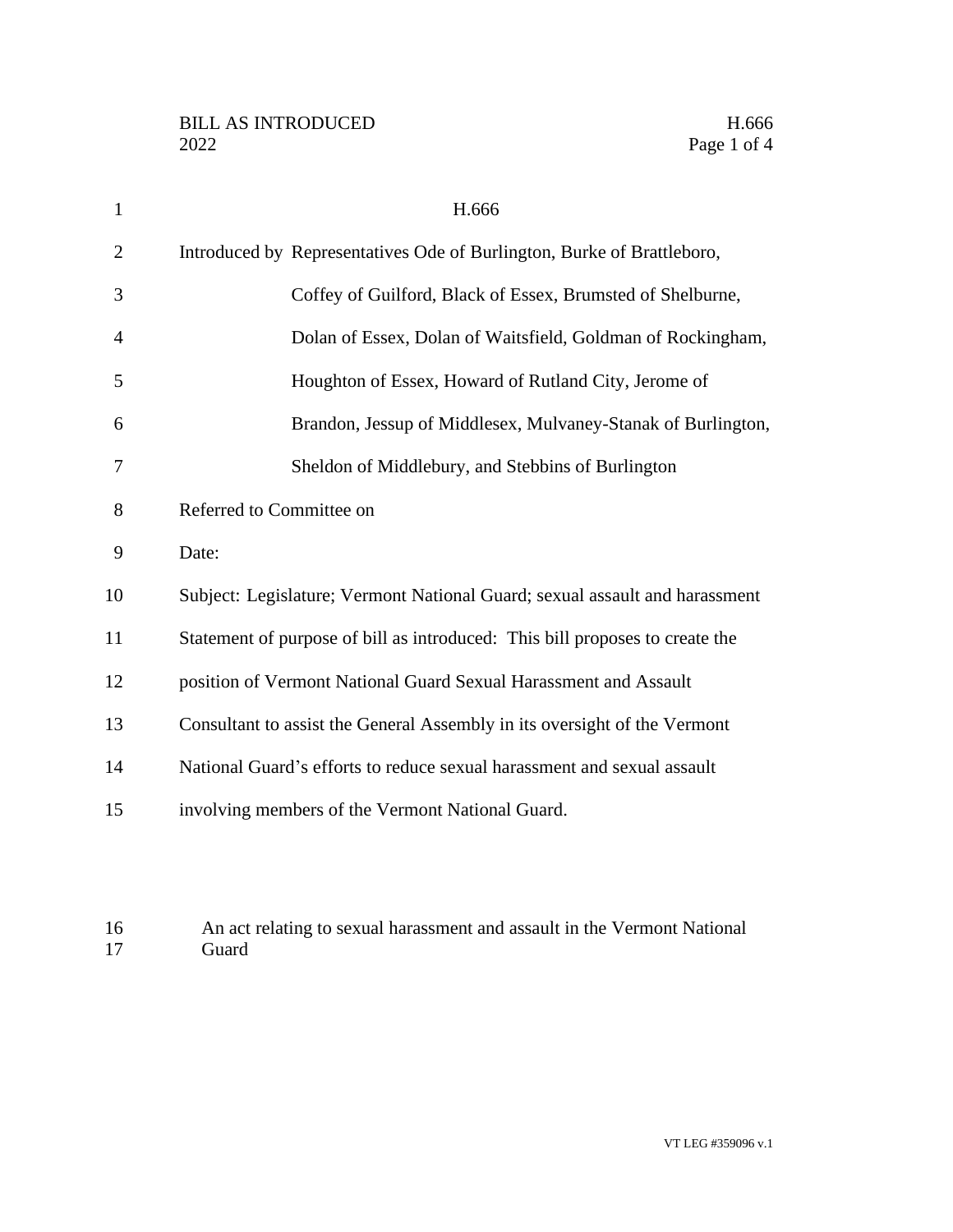| $\mathbf{1}$   | It is hereby enacted by the General Assembly of the State of Vermont:         |
|----------------|-------------------------------------------------------------------------------|
| $\overline{2}$ | Sec. 1. PURPOSE                                                               |
| 3              | It is the intent of the General Assembly to contract with an expert on the    |
| $\overline{4}$ | prevention of sexual assault and sexual harassment to assist the General      |
| 5              | Assembly by providing to the committees of jurisdiction:                      |
| 6              | expert analysis of the Vermont National Guard's efforts to reduce<br>(1)      |
| 7              | the incidence of sexual assault and sexual harassment involving its members;  |
| 8              | (2) information regarding best practices for preventing sexual assault        |
| 9              | and sexual harassment employed by other branches of the U.S. Armed Forces     |
| 10             | and the National Guard of other states; and                                   |
| 11             | (3) suggestions for specific legislative actions that can support the         |
| 12             | Vermont National Guard in its ongoing efforts to reduce the incidence of      |
| 13             | sexual assault and sexual harassment involving its members.                   |
| 14             | Sec. 2. 2 V.S.A. chapter 32 is added to read:                                 |
| 15             | CHAPTER 32. VERMONT NATIONAL GUARD SEXUAL ASSAULT                             |
| 16             | AND HARASSMENT OVERSIGHT                                                      |
| 17             | § 1011. VERMONT NATIONAL GUARD SEXUAL HARASSMENT AND                          |
| 18             | ASSAULT CONSULTANT                                                            |
| 19             | $(a)(1)$ The General Assembly shall contract for a period of three years with |
| 20             | an individual to serve as the General Assembly's Vermont National Guard       |
| 21             | Sexual Harassment and Assault Consultant. The Consultant shall assist the     |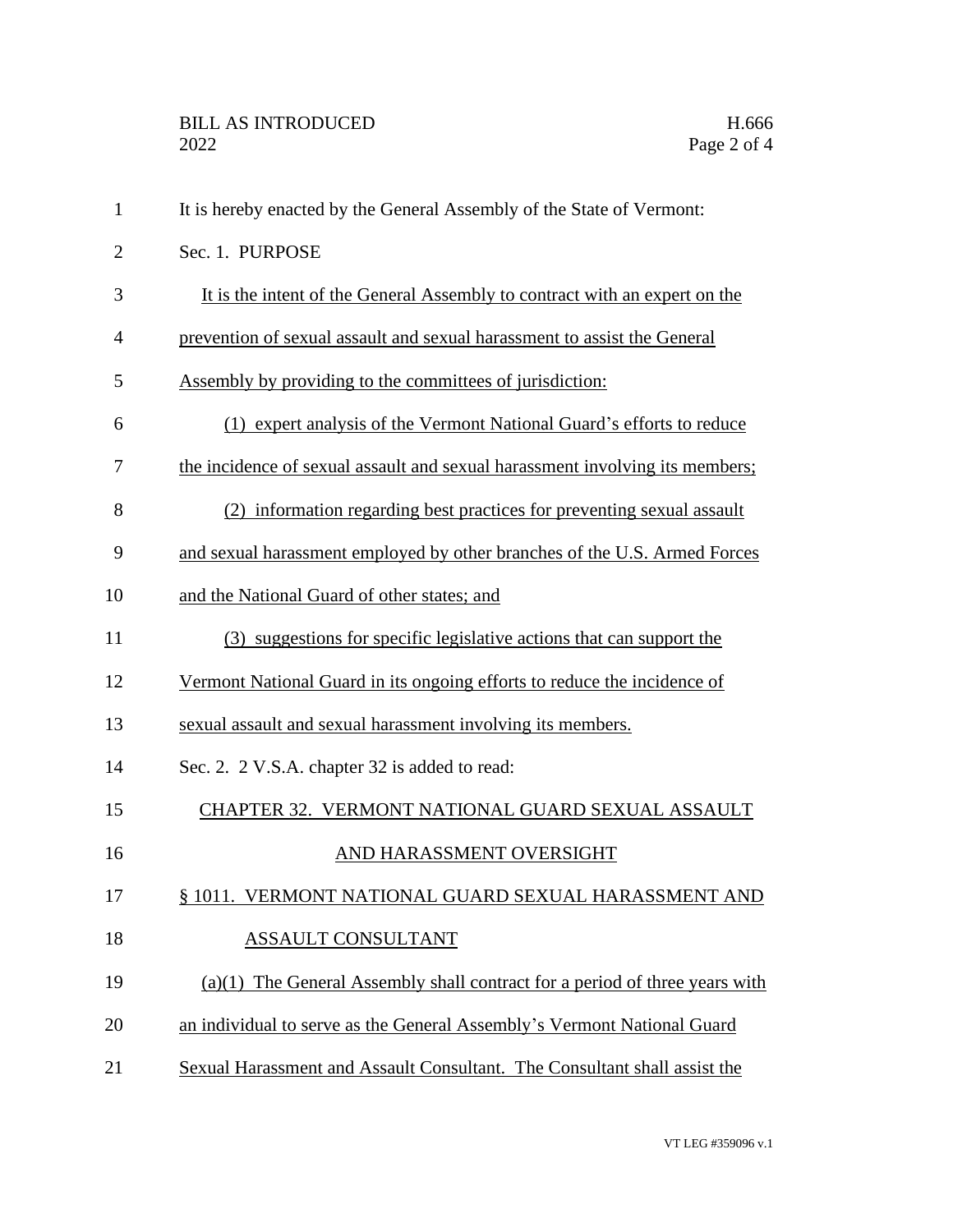| $\mathbf{1}$   | General Assembly in its oversight of the Vermont National Guard's efforts to |
|----------------|------------------------------------------------------------------------------|
| $\overline{2}$ | address sexual assault and sexual harassment involving members of the        |
| 3              | Vermont National Guard.                                                      |
| 4              | (2) The individual shall be selected by a panel consisting of the            |
| 5              | following six members:                                                       |
| 6              | (A) the Chair and two additional members of the House Committee              |
| 7              | on General, Housing, and Military Affairs; and                               |
| 8              | (B) the Chair and two additional members of the Senate Committee             |
| 9              | on Government Operations.                                                    |
| 10             | (3) The panel shall seek an individual with expertise in the following       |
| 11             | subjects:                                                                    |
| 12             | (A) the prevention of workplace discrimination;                              |
| 13             | (B) the investigation and prevention of sexual harassment;                   |
| 14             | (C) the investigation and prevention of sexual assault; and                  |
| 15             | (D) current efforts by the U.S. Department of Defense, the National          |
| 16             | Guard Bureau, and the U.S. Armed Forces to reduce the incidence of sexual    |
| 17             | assault and sexual harassment among members of the U.S. Armed Forces and     |
| 18             | the National Guard.                                                          |
| 19             | $(b)(1)$ Notwithstanding subsection 20(d) of this title, on or before        |
| 20             | February 15 of each year, the Consultant shall submit a report to the House  |